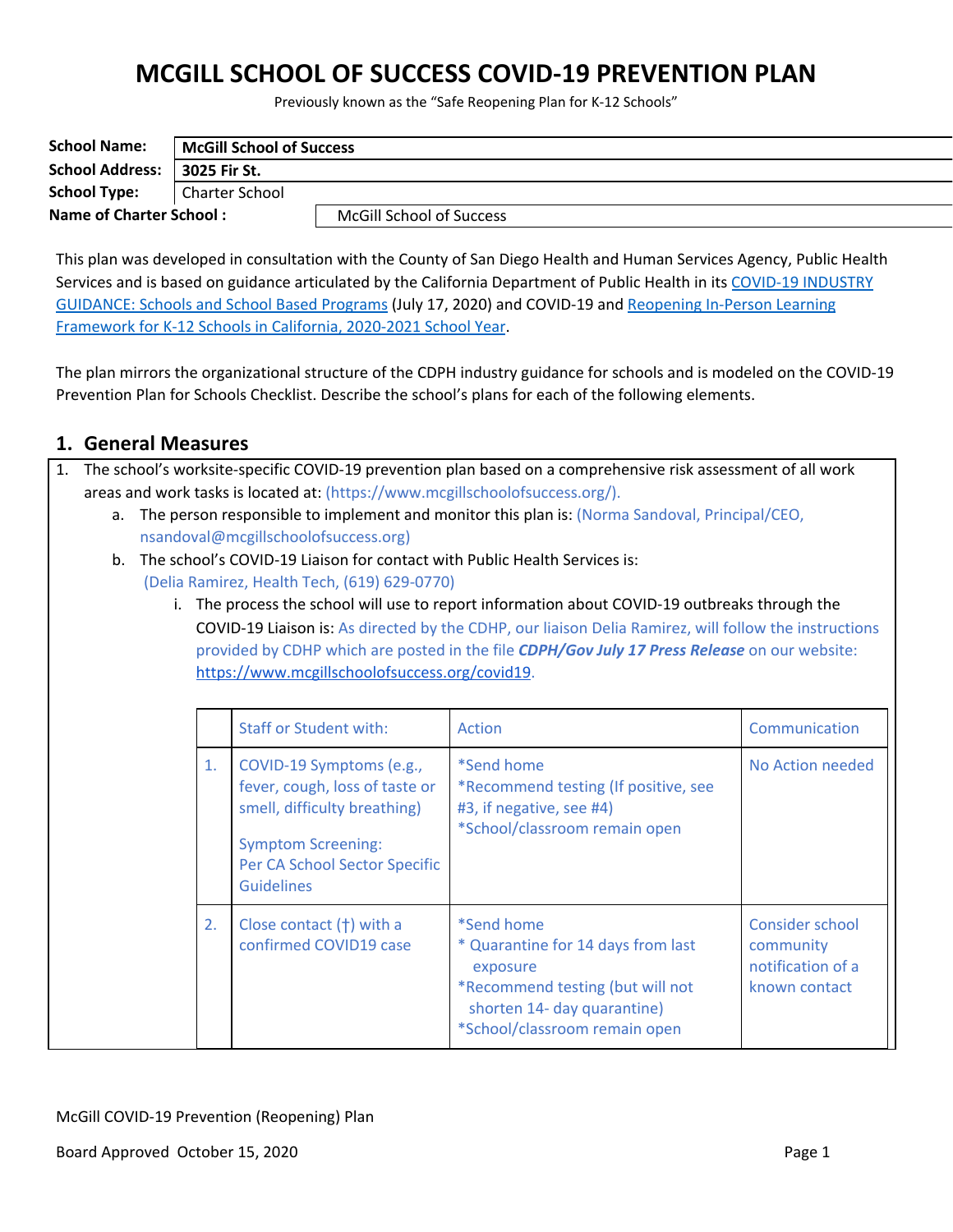| 3. | Confirmed COVID-19 case<br>infection | *Notify the local public health<br>department<br>*Isolate case & exclude from school for<br>10 days from symptom onset/ test date<br>*Identify contacts (†), quarantine &<br>exclude exposed contacts (likely entire<br>cohort (††)) for 14 days after the last<br>date the case was present at school<br>while infectious<br>*Recommend testing of contacts,<br>prioritize symptomatic contacts (but<br>will not shorten 14- day quarantine)<br>*Disinfection and cleaning of classroom<br>and primary spaces where case spent<br>significant time<br>*School remains open | <b>School community</b><br>notification of a<br>known case                       |
|----|--------------------------------------|-----------------------------------------------------------------------------------------------------------------------------------------------------------------------------------------------------------------------------------------------------------------------------------------------------------------------------------------------------------------------------------------------------------------------------------------------------------------------------------------------------------------------------------------------------------------------------|----------------------------------------------------------------------------------|
| 4. | Tests negative after<br>symptoms     | *May return to school 3 days after<br>symptoms resolve<br>*School/classroom remain open                                                                                                                                                                                                                                                                                                                                                                                                                                                                                     | Consider school<br>community<br>notification if<br>prior awareness<br>of testing |

(†) A contact is defined as a person who is <6 feet from a case for >15 minutes. In some school situations, it may be difficult to determine whether individuals have met this criterion and an entire cohort, classroom, or other group may need to be considered exposed, particularly if people have spent time together indoors.

(††) A cohort is a stable group with fixed membership that stays together for all courses and activities (e.g., lunch, recess, etc.) and avoids contact with other persons or cohorts.

- ii. The COVID-19 Liaison will report information on positive cases to Public Health Services Epidemiology Department at: 619-692-8499
- c. The school has incorporated the CDPH Guidance for the Use of Face [Coverings](https://www.cdph.ca.gov/Programs/CID/DCDC/CDPH%20Document%20Library/COVID-19/Guidance-for-Face-Coverings_06-18-2020.pdf). See section 3 for details.
- d. The school's COVID-19 Prevention Plan is posted at: <https://www.mcgillschoolofsuccess.org/covid19> This information has been provided to workers and worker representatives via email. The school's plan to train and communicate with workers on the COVID-19 prevention plans is described below.
	- i. Staff meetings and staff survey gathered staff input on developing reopening plan
	- ii. A letter in English and Spanish was distributed on Oct. 5, 2020 outlining the Free COVID19 testing locations throughout the county
	- iii. McGill COVID-19 Reopening Plan will be shared with staff as a draft, then after it's board-approved
	- iv. A staff training prior to school-wide reopening will be provided to review health protocol and safeguards.
- e. The school's plan to regularly evaluate the workplace for compliance with this plan and document and correct deficiencies identified is described below:
	- i. Principal/CEO will review cleaning schedule with custodian.
	- ii. Classroom, restroom, and shared areas will be subject to inspections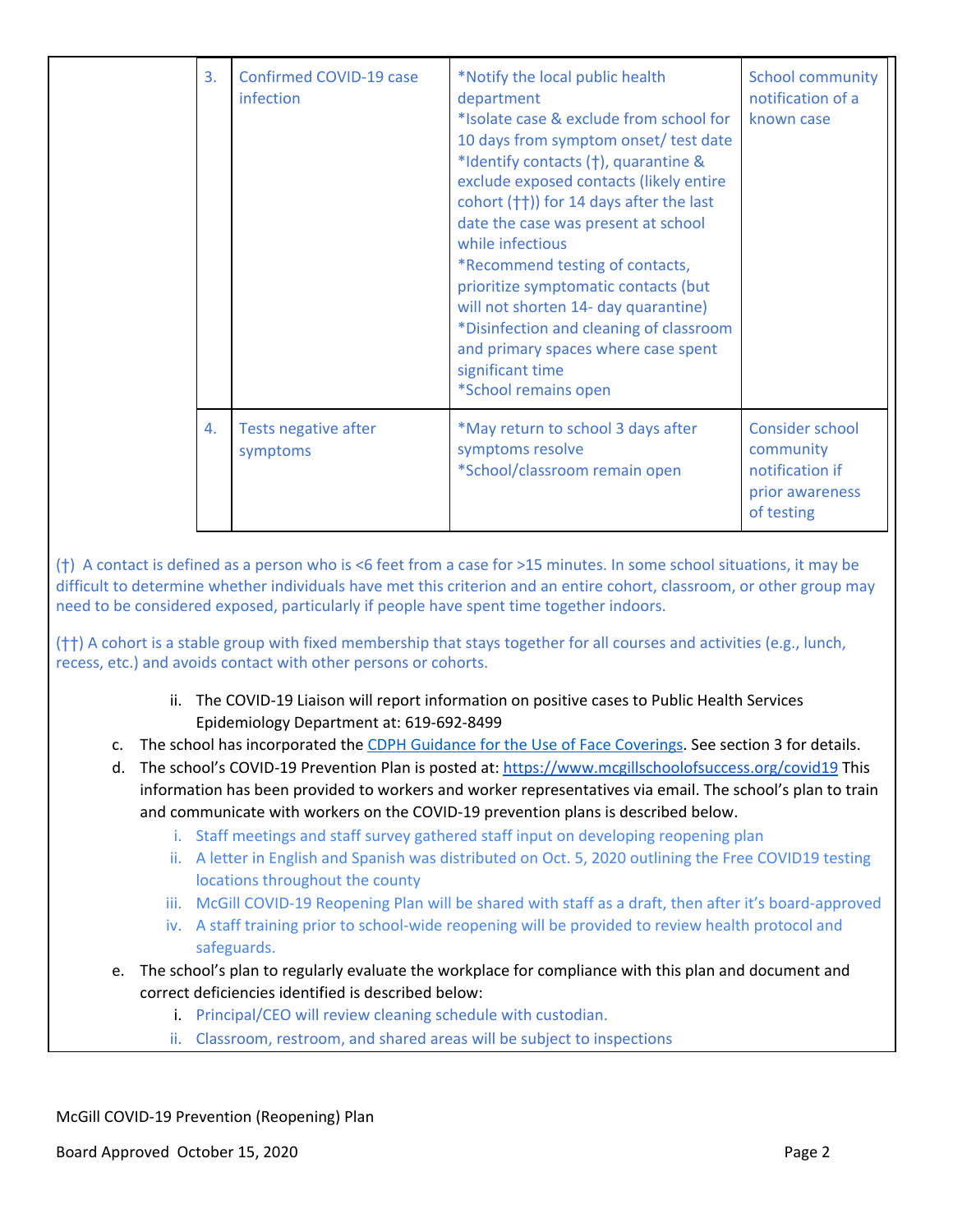- iii. Health Clerk will notify Principal/CEO of the location of any positive COVID19 cases.
- iv. Any areas in this plan that need to be addressed additionally, will be brought for revision
- f. The school will investigate any COVID-19 illness and determine if any work-related factors could have contributed to risk of infection. Update the plan as needed to prevent further cases.
- g. The school will implement the necessary processes and protocols when a workplace has an outbreak, in accordance with CDPH [guidelines](https://www.cdph.ca.gov/Programs/CID/DCDC/Pages/COVID-19/Workplace-Outbreak-Employer-Guidance.aspx).
- h. The school will identify individuals who have been in close contact (within 6 feet for 15 minutes or more) of an infected person and take steps to isolate COVID-19 positive person(s) and close contacts. (See Section 10 below for more detail.)
- 2. McGill is actively working with the property owner, Christ United Presbyterian Church (CUPC), to evaluate whether and to what extent external community organizations can safely utilize the site and campus resources. CUPC will ensure external community organizations that use the facilities (McGill Head Start, and Boy Scouts) also follow this guidance. McGill Head Start students shall remain in their designated spaces. McGill Head Start staff to use upstairs restroom and lounge exclusively. McGill Staff to use downstairs restroom and teacher's lounge in Room 9 exclusively. Boy Scouts to meet in the chapel. CUPC will notify McGill if other organizations enter the facilities.
- 3. The school is prepared for the possibility of repeated closures of classes, groups, or entire facilities when persons associated with the facility or in the community become ill with COVID-19. (See Section 10 below.)
- 4. The school has developed a plan to further support students with access and functional needs who may be at increased risk of becoming infected or having unrecognized illness due to COVID-19. For example, review existing student health plans to identify students who may need additional accommodations, develop a process for engaging families for potentially unknown concerns that may need to be accommodated or identify additional preparations for classroom and non-classroom environments as needed. Groups who might be at increased risk of becoming infected or having unrecognized illness include the following:
	- a. Individuals who have limited mobility or require prolonged and close contact with others, such as direct support providers and family members.
	- b. Individuals who have trouble understanding information or practicing preventive measures, such as hand washing and physical distancing; and
	- c. Individuals who may not be able to communicate symptoms of illness.
- 5. The school has reviewed the CDPH Guidance for the Use of Face [Coverings](https://www.cdph.ca.gov/Programs/CID/DCDC/CDPH%20Document%20Library/COVID-19/Guidance-for-Face-Coverings_06-18-2020.pdf) and applicable local health department guidance and incorporated face-covering use for students and workers into this COVID-19 Prevention Plan. See Section 3 for more information.

# **2. Promote Healthy Hygiene Practices**

The school's plan to address each provision from the "COVID-19 INDUSTRY GUIDANCE: Schools and School Based Programs" follows each of those described below.

- 6. The school has developed plans to teach and reinforce [washing](https://www.cdc.gov/handwashing/index.html) hands, avoiding contact with one's eyes, [nose,](https://www.cdc.gov/coronavirus/2019-ncov/prevent-getting-sick/prevention-H.pdf) and [mouth,](https://www.cdc.gov/coronavirus/2019-ncov/prevent-getting-sick/prevention-H.pdf) and [covering](https://www.cdc.gov/healthywater/hygiene/etiquette/coughing_sneezing.html) coughs and sneezes among students and staff. The plans describe how the school will teach students and remind to:
	- a. Use a tissue to wipe their nose and to cough/sneeze inside a tissue or their elbow
	- b. Wash their hands frequently throughout the day, including before and after eating; after coughing or sneezing; after classes where they handle shared items, such as outside recreation,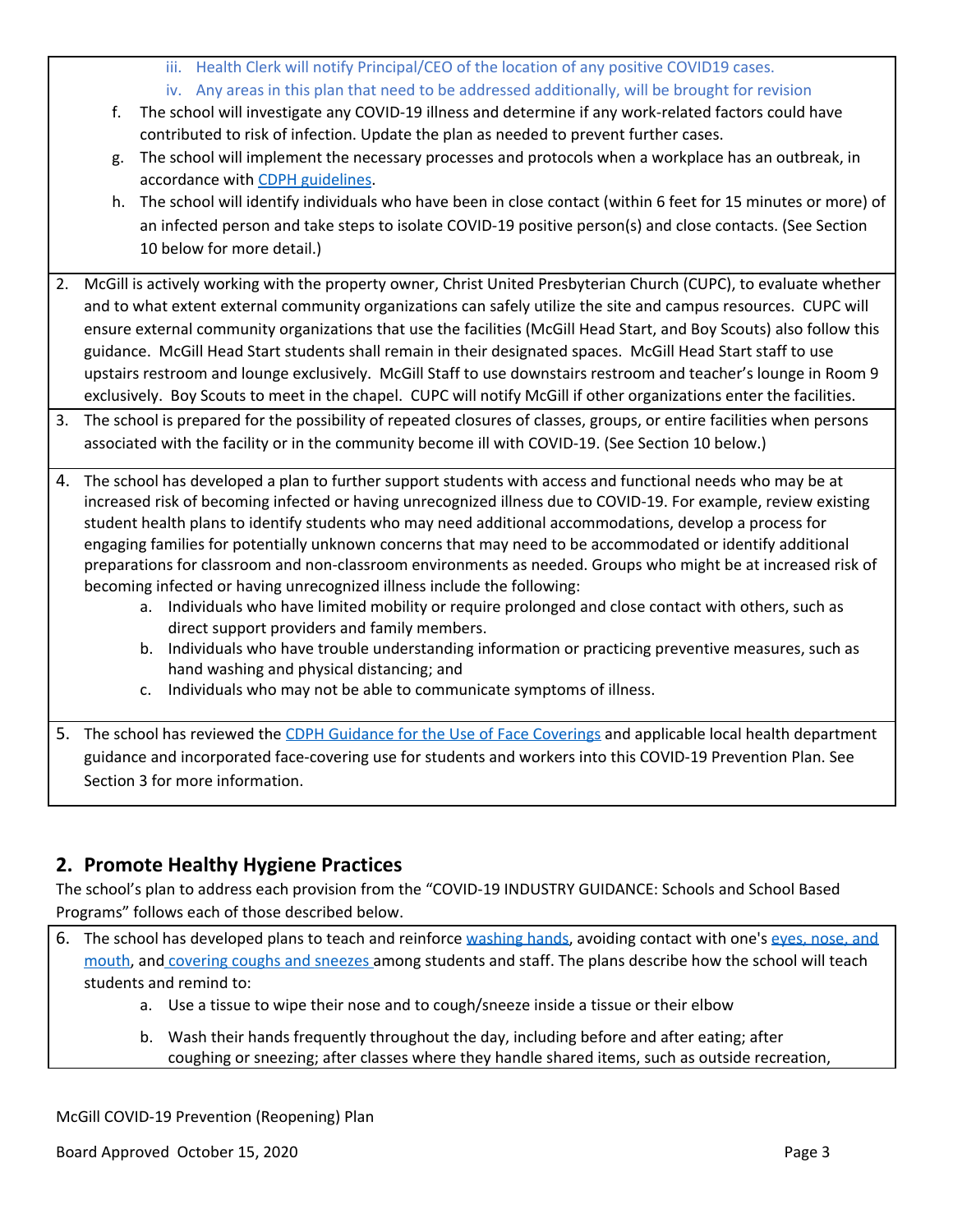| art, or shop; and before and after using the restroom.                                                                                                                                                                                                                                                                                                                                                                                                                                                                                           |  |  |  |
|--------------------------------------------------------------------------------------------------------------------------------------------------------------------------------------------------------------------------------------------------------------------------------------------------------------------------------------------------------------------------------------------------------------------------------------------------------------------------------------------------------------------------------------------------|--|--|--|
| Wash their hands for 20 seconds with soap, rubbing thoroughly after application. Soap products<br>c.                                                                                                                                                                                                                                                                                                                                                                                                                                             |  |  |  |
| marketed as "antimicrobial" are not necessary or recommended.                                                                                                                                                                                                                                                                                                                                                                                                                                                                                    |  |  |  |
| d. Use fragrance-free hand sanitizer when hand washing is not practicable.                                                                                                                                                                                                                                                                                                                                                                                                                                                                       |  |  |  |
| i. McGill has purchased 80% Ethyl alcohol-based hand sanitizers for each classroom as<br>these are preferred when there is the potential of unsupervised use by children.<br>Isopropyl hand sanitizers are more toxic when ingested or absorbed in skin.<br>ii. McGill will ensure not to use hand sanitizers that may contain methanol, which can be<br>hazardous when ingested or absorbed.<br>iii. Children under age 9 should use hand sanitizer under adult supervision. Call Poison<br>Control will be called if consumed: 1-800-222-1222. |  |  |  |
|                                                                                                                                                                                                                                                                                                                                                                                                                                                                                                                                                  |  |  |  |
| 7. Prior to reopening, McGill will purchase portable hand washing stations to be placed throughout the site and near                                                                                                                                                                                                                                                                                                                                                                                                                             |  |  |  |
| classrooms to minimize movement and congregations in bathrooms to the extent practicable.                                                                                                                                                                                                                                                                                                                                                                                                                                                        |  |  |  |
|                                                                                                                                                                                                                                                                                                                                                                                                                                                                                                                                                  |  |  |  |
| McGill's 2020-2021 school schedule includes routines to enable students and staff to regularly wash their hands at<br>8.                                                                                                                                                                                                                                                                                                                                                                                                                         |  |  |  |
| staggered intervals. Students are expected to wash their hands or use hand sanitizer upon entering school                                                                                                                                                                                                                                                                                                                                                                                                                                        |  |  |  |
| premises. Breakfast time, recess, lunch, Dance PE, and music breaks are trivial times for hand washing and/or the                                                                                                                                                                                                                                                                                                                                                                                                                                |  |  |  |
| use of hand sanitizer.                                                                                                                                                                                                                                                                                                                                                                                                                                                                                                                           |  |  |  |
| 9. McGill has purchased and will ensure adequate supplies to support healthy hygiene behaviors, including soap,                                                                                                                                                                                                                                                                                                                                                                                                                                  |  |  |  |
| tissues, no-touch trash cans, face coverings, face shields and hand sanitizers with at least 60% ethyl alcohol for staff                                                                                                                                                                                                                                                                                                                                                                                                                         |  |  |  |
| and children who can safely use hand sanitizer. SDCOE and private donations have supplemented these                                                                                                                                                                                                                                                                                                                                                                                                                                              |  |  |  |
| provisions.                                                                                                                                                                                                                                                                                                                                                                                                                                                                                                                                      |  |  |  |
|                                                                                                                                                                                                                                                                                                                                                                                                                                                                                                                                                  |  |  |  |
| 10. Information contained in the CDPH Guidance for the Use of Face Coverings to staff and families, including                                                                                                                                                                                                                                                                                                                                                                                                                                    |  |  |  |
| the circumstances in which face coverings must be worn and the exemptions, as well as any policies, work                                                                                                                                                                                                                                                                                                                                                                                                                                         |  |  |  |
| rules, and practices the employer has adopted to ensure the use of face coverings.                                                                                                                                                                                                                                                                                                                                                                                                                                                               |  |  |  |
|                                                                                                                                                                                                                                                                                                                                                                                                                                                                                                                                                  |  |  |  |
| 11. Employers must provide and ensure staff use face coverings in accordance with CDPH guidelines and all                                                                                                                                                                                                                                                                                                                                                                                                                                        |  |  |  |
| required protective equipment.                                                                                                                                                                                                                                                                                                                                                                                                                                                                                                                   |  |  |  |
| Prior to reopening, McGill will ensure to purchase additional necessary personal protection equipment to                                                                                                                                                                                                                                                                                                                                                                                                                                         |  |  |  |
|                                                                                                                                                                                                                                                                                                                                                                                                                                                                                                                                                  |  |  |  |
| ensure the safety for all. Students, staff, and guests may enter the school through the front office, where                                                                                                                                                                                                                                                                                                                                                                                                                                      |  |  |  |
| our health office can provide a mask for them to be admitted to the site.                                                                                                                                                                                                                                                                                                                                                                                                                                                                        |  |  |  |
| 12. The school has a sufficient supply of personal protective equipment (PPE) necessary to protect employees.                                                                                                                                                                                                                                                                                                                                                                                                                                    |  |  |  |
| The plans specify the type of PPE needed for tasks performed by employees.                                                                                                                                                                                                                                                                                                                                                                                                                                                                       |  |  |  |
|                                                                                                                                                                                                                                                                                                                                                                                                                                                                                                                                                  |  |  |  |
| In addition to masks for all students/staff, and face shields for adults, McGill has purchased plexi-glass                                                                                                                                                                                                                                                                                                                                                                                                                                       |  |  |  |
| desks shields for teacher's desks. To date, 50 student desk shields have been purchased. McGill will also                                                                                                                                                                                                                                                                                                                                                                                                                                        |  |  |  |
| provide hand gloves and additional shields, trash cans, and hand washing stations to protect employees.                                                                                                                                                                                                                                                                                                                                                                                                                                          |  |  |  |
|                                                                                                                                                                                                                                                                                                                                                                                                                                                                                                                                                  |  |  |  |
| 13. Strongly recommend that all students and staff be immunized each autumn against influenza unless                                                                                                                                                                                                                                                                                                                                                                                                                                             |  |  |  |
| contraindicated by personal medical conditions, to help:                                                                                                                                                                                                                                                                                                                                                                                                                                                                                         |  |  |  |
| a. Protect the school community                                                                                                                                                                                                                                                                                                                                                                                                                                                                                                                  |  |  |  |
| b. Reduce demands on health care facilities                                                                                                                                                                                                                                                                                                                                                                                                                                                                                                      |  |  |  |
| Decrease illnesses that cannot be readily distinguished from COVID-19 and would therefore<br>c.                                                                                                                                                                                                                                                                                                                                                                                                                                                  |  |  |  |
| trigger extensive measures from the school and public health authorities.                                                                                                                                                                                                                                                                                                                                                                                                                                                                        |  |  |  |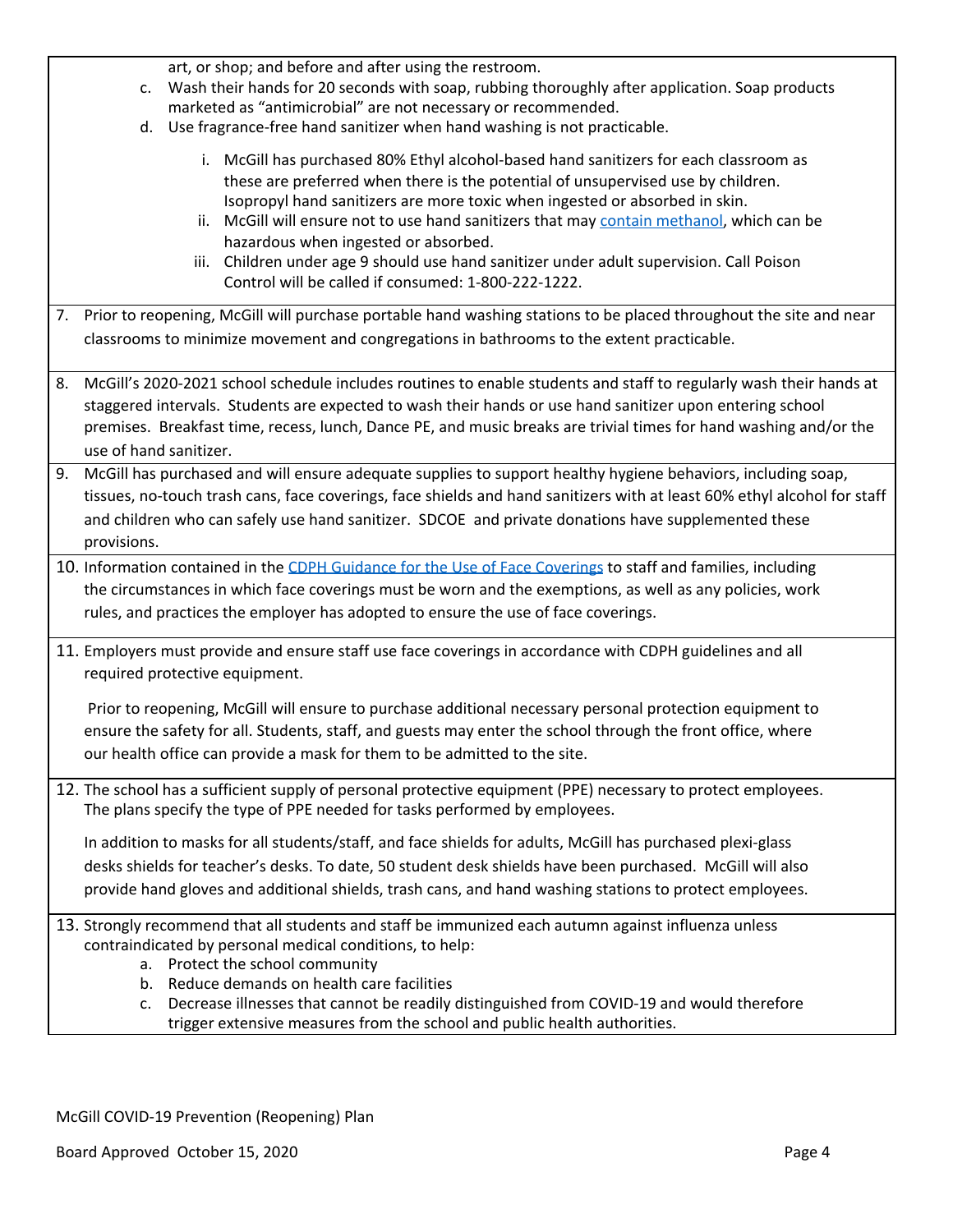### **3. Face Coverings**

The school's plan to address each provision from the "COVID-19 INDUSTRY GUIDANCE: Schools and School Based Programs" follows each of those described below.

- 14. Face coverings must be used in accordance with CDPH [guidelines](https://www.cdph.ca.gov/Programs/CID/DCDC/CDPH%20Document%20Library/COVID-19/Guidance-for-Face-Coverings_06-18-2020.pdf) unless a person is exempt as explained in the guidelines, particularly in indoor environments, on school buses, and areas where physical distancing alone is not sufficient to prevent disease transmission.
	- a. McGill will provide and expect each student and staff member to wear a mask that securely covers their nose and mouth.
	- b. Teach and reinforce use of face [coverings](https://www.cdc.gov/coronavirus/2019-ncov/prevent-getting-sick/diy-cloth-face-coverings.html), or in limited instances, face shields.
	- c. Students and staff should be frequently reminded not to touch the face covering and to [wash](https://www.cdc.gov/handwashing/index.html) their [hands](https://www.cdc.gov/handwashing/index.html) frequently.
	- d. Information should be provided to all staff and families in the school community on [proper](https://www.cdc.gov/coronavirus/2019-ncov/prevent-getting-sick/diy-cloth-face-coverings.html) use, removal, and washing of cloth face [coverings](https://www.cdc.gov/coronavirus/2019-ncov/prevent-getting-sick/diy-cloth-face-coverings.html).
	- e. Training should also include policies on how people who are exempted from wearing a face covering will be addressed.
	- f. Issue reminders and disciplinary measures to address non-compliant staff/students.

15. The school's plans regarding students' use of face coverings includes the following elements:

| Age                                                                                                | <b>Face Covering Requirement</b> |  |
|----------------------------------------------------------------------------------------------------|----------------------------------|--|
| Under 2 years old                                                                                  | No                               |  |
| 2 years old $-$ 2nd grade                                                                          | Strongly encouraged**            |  |
| 3rd grade – high school                                                                            | Yes, unless exempt               |  |
| $*$ Face coverings are strongly encouraged for young children between 2 years old and second grade |                                  |  |

rings are strongly encouraged for young children between 2 years old and second grade, if they can be worn properly. A face shield is an acceptable alternative for children in this cohort who cannot wear them properly.

- a. Persons younger than two years old, anyone who has trouble breathing, anyone who is unconscious or incapacitated, and anyone who is otherwise unable to remove the face covering without assistance are exempt from wearing a face covering.
- b. A cloth face covering, or face shield should be removed for meals, snacks, naptime, or outdoor recreation, or when it needs to be replaced. When a cloth face covering is temporarily removed, it should be placed in a clean paper bag (marked with the student's name and date) until it needs to be put on again.
- c. In order to comply with this guidance, schools must exclude students from campus if they are not exempt from wearing a face covering under CDPH guidelines and refuse to wear one provided by the school. Schools should develop protocols to provide a face covering to students who inadvertently fail to bring a face covering to school to prevent unnecessary exclusions. Schools should offer alternative educational opportunities for students who are excluded from campus.

16. The school's plans regarding staff use of face covers includes the following elements:

a. All staff must use face coverings in accordance with CDPH [guidelines](https://www.cdph.ca.gov/Programs/CID/DCDC/CDPH%20Document%20Library/COVID-19/Guidance-for-Face-Coverings_06-18-2020.pdf) unless Cal/OSHA standards require respiratory protection.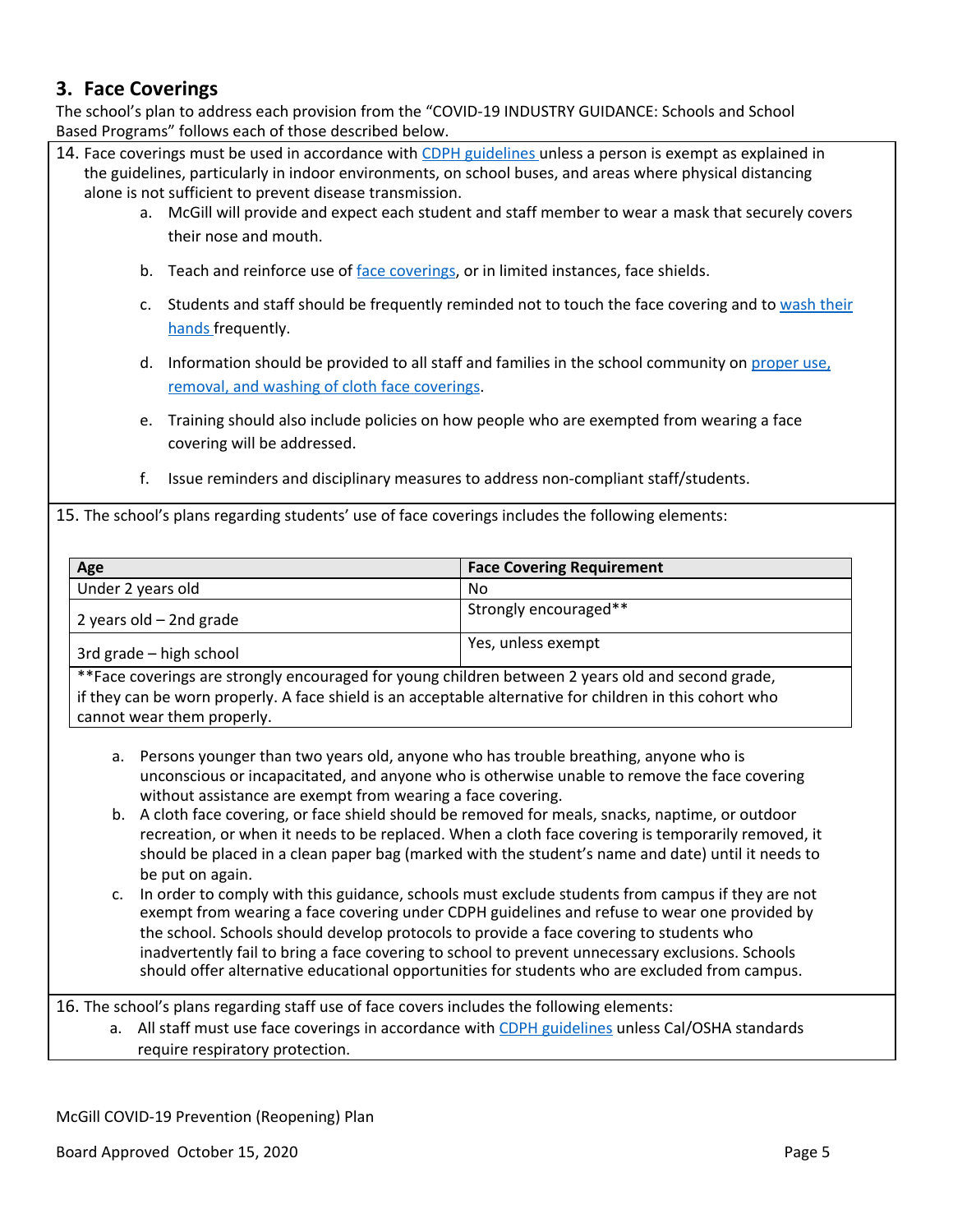- b. In limited situations where face coverings cannot be used for pedagogical or developmental reasons, (i.e. communicating or assisting young children or those with special needs) a face shield can be used instead of a cloth face covering while in the classroom as long as the wearer maintains physical distance from others, to the extent practicable. Staff must return to wearing a face covering outside of the classroom.
- c. Workers or other persons handling or serving food must use gloves in addition to face coverings. Employers should consider where disposable glove use may be helpful to supplement frequent hand washing or use of hand sanitizer; examples are for workers who are screening others for symptoms or handling commonly touched items.

### **4. Ensure Teacher and Staff Safety**

The school's plan to address each provision from the "COVID-19 INDUSTRY GUIDANCE: Schools and School Based Programs" follows each of those described below.

17. The school's plan to protect teachers and staff includes the following elements:

- a. Ensuring staff maintain physical distancing from each other is critical to reducing transmission between adults.
- b. Ensure that all staff use face coverings in accordance with CDPH guidelines and Cal/OSHA standards.
- c. Support staff who are at higher risk for severe illness or who cannot safely distance from household contacts at higher risk, by providing options such as telework, where appropriate, or teaching in a virtual learning or independent study context.
- d. Conduct all staff meetings, professional development training and education, and other activities involving staff with physical distancing measures in place, or virtually, where physical distancing is a challenge.
- e. Minimize the use of and congregation of adults in staff rooms, break rooms, and other settings.
- f. Implement procedures for daily symptom monitoring for staff.

### **5. Intensify Cleaning, Disinfection, and Ventilation**

The school's plan to address each provision from the "COVID-19 INDUSTRY GUIDANCE: Schools and School Based Programs" follows each of those described below.

18. McGill will encourage the use of reusable water bottles to drink water rather than the use of a drinking fountain. In so doing, McGill eliminates the need for sharing of items that require common touching. Water bottles labeled with student names will be provided for students who request it. Water fountains will be covered to avoid having young students tempted to use shared water source.

19. Staff should clean and [disinfect](https://www.cdc.gov/coronavirus/2019-ncov/community/disinfecting-building-facility.html) frequently touched surfaces at school at least daily and, as practicable, these surfaces should be cleaned and disinfected frequently throughout the day by trained custodial staff. Frequently touched surfaces in the school include, but are not limited to:

- a. Door handles
- b. Light switches
- c. Sink handles
- d. Bathroom surfaces
- e. Tables
- f. Student desks
- g. Chairs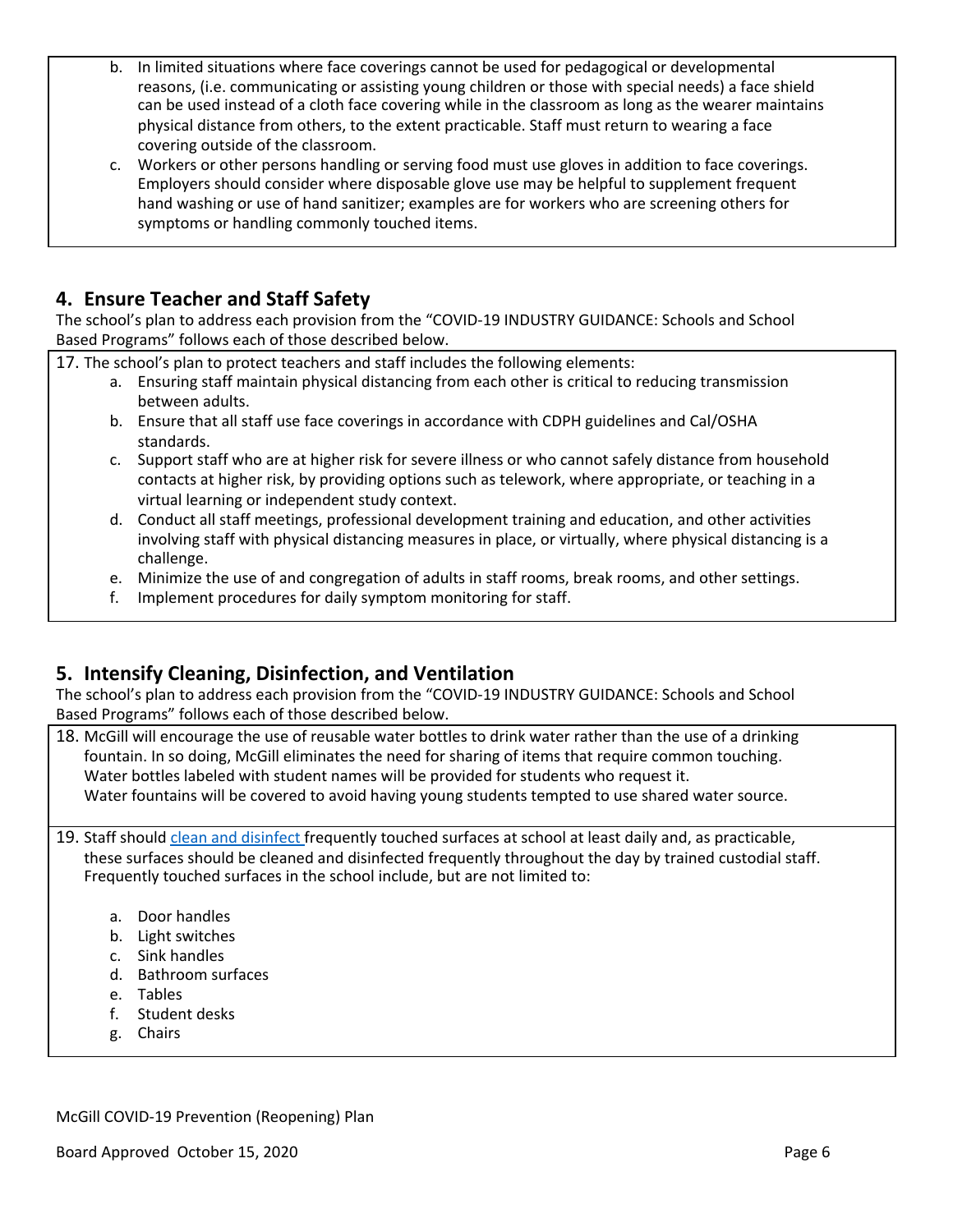- 20. As a small charter, McGill does not provide school transportation to and from school. If field trips are arranged, buses should be thoroughly cleaned and disinfected after use and when transporting any individual who is exhibiting symptoms of COVID-19. Prior to scheduling a field trip, McGill Health Clerk will connect with the busing company to review health and safety protocol including: the use of disinfectant wipes and disposable gloves to support disinfection of frequently touched surfaces during the day.
- 21. Limit use and sharing of objects and equipment, such as toys, games, art supplies and playground equipment to the extent practicable. When shared use is allowed, clean and disinfect between uses. McGill will provide each child a backpack with school and art supplies specific to that child. Alternative activities will be afforded for physical activities (Just Dance routines, exercise, non-contact games, etc.) which do not require the use of equipment. Playground equipment will be stored to avoid student use.
- 22. When choosing disinfecting products, McGill office staff will select *approved for use against* COVID-19 on the **Environmental Protection Agency [\(EPA\)-approved](https://www.epa.gov/pesticide-registration/list-n-disinfectants-use-against-sars-cov-2-covid-19) list "N"** and follow product instructions.
	- a. To reduce the risk of [asthma](https://www.cdph.ca.gov/Programs/CCDPHP/DEODC/OHB/Pages/OHWMay2020.aspx) and other health effects related to disinfecting, programs should select disinfectant products on list N with asthma-safer ingredients (hydrogen peroxide, citric acid or lactic acid) as recommended by the US EPA Design for Environment program.
	- b. Avoid products that contain peroxyacetic (paracetic) acid, sodium hypochlorite (bleach) or quaternary ammonium compounds, which can cause asthma.
	- c. Follow label directions for appropriate dilution rates and contact times. Provide workers training on the chemical hazards, manufacturer's directions, Cal/OSHA requirements for safe use, and as applicable and as required by the Healthy Schools Act.
	- d. Custodial staff and any other workers who clean and disinfect the school site must be equipped with proper protective equipment, including gloves, eye protection, respiratory protection, and other appropriate protective equipment as required by the product instructions. All products must be kept out of children's reach and stored in a space with restricted access.
	- e. Establish a cleaning and disinfecting schedule in order to avoid both under- and over-use of cleaning products.
- 23. Ensure safe and correct application of disinfectant. A gallon of disinfectant, wipes, and cleaning items will be provided to each teacher to have near his/her desk. Spray disinfectant is to be used outside of student presence to avoid any student from inhaling the air particles. When the need arises for immediate cleaning, wipes will be used to disinfect.
- 24. McGill Staff will ensure proper ventilation during cleaning and disinfecting. Introduce fresh outdoor air as much as possible, for example, by opening windows where practicable. When cleaning, the custodian will air out the space before children arrive; plan to do thorough cleaning when children are not present. If using air conditioning, use the setting that brings in outside air. Replace and check air filters and filtration systems to ensure optimal air quality.
	- a. If opening windows poses a safety or health risk (e.g., by allowing pollen in or exacerbating asthma symptoms) to persons using the facility, consider alternatives. For example, maximize central air filtration for HVAC systems (targeted filter rating of at least MERV 13).
- 25. With the collaboration of lessor CUPC, air filter and circulatory system will be maintained to the highest efficiency possible to increase the quantity of outside air and ventilation in classrooms, offices, and other spaces. Upon the opening of the buildings, doors and windows will be open to allow fresh air to circulate through before school start time.
- 26. Take [steps](https://www.cdc.gov/coronavirus/2019-ncov/php/building-water-system.html) to ensure that all water systems and features (for example, drinking fountains and decorative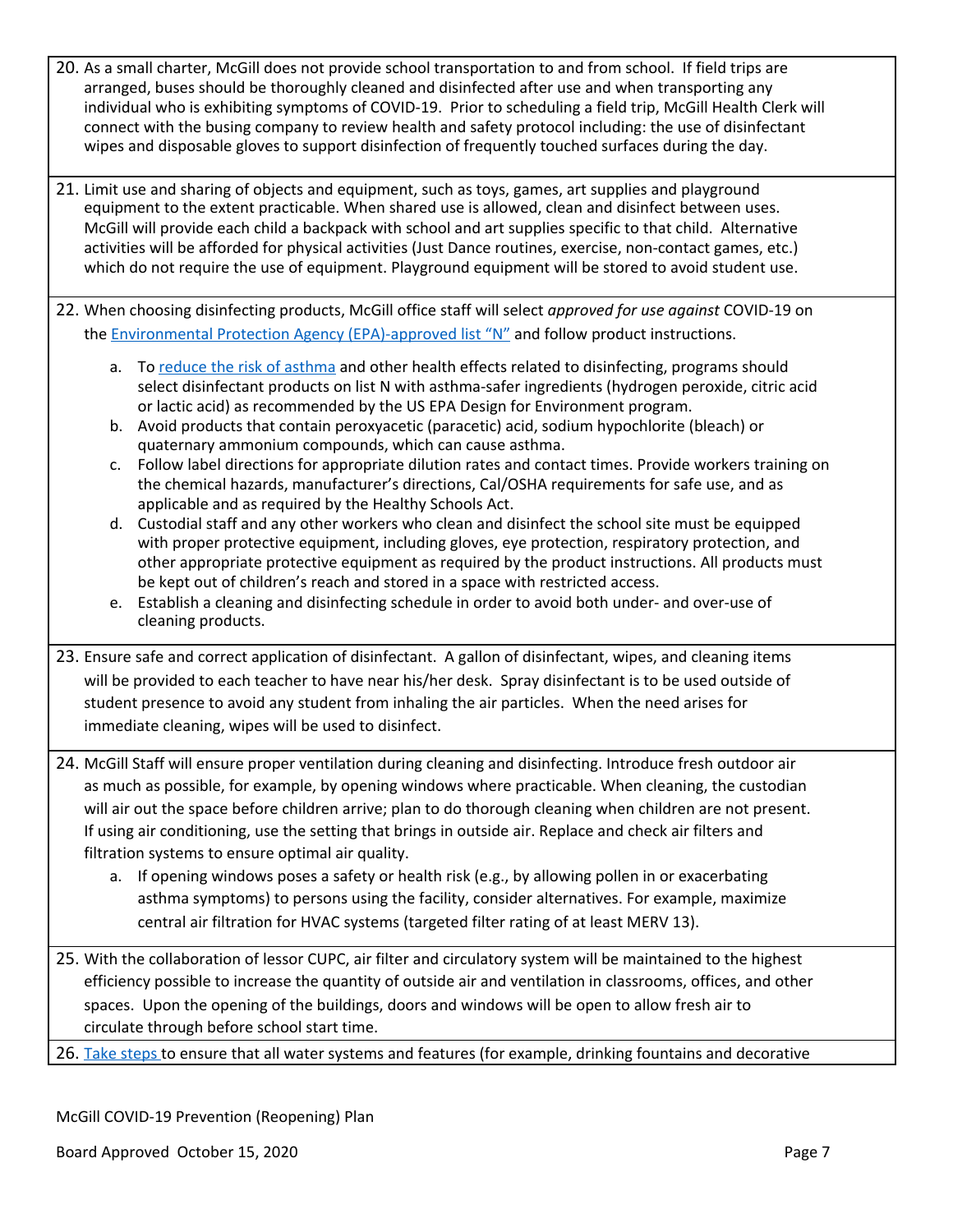fountains) are safe to use after a prolonged facility shutdown to minimize the risk of [Legionnaires'](https://www.cdc.gov/legionella/index.html) disease and other diseases associated with water.

Prior to use of water, drinking fountain will be run for a period of 60 minutes to ensure all residue is washed away from possible consumption.

## **6. Implementing Distancing Inside and Outside the Classroom**

The school's plan to address each provision from the "COVID-19 INDUSTRY GUIDANCE: Schools and School Based Programs" follows each of those described below.

### 27. During arrival and departure:

- a. Drop-off and pick-up to be exclusive at 30th St gate entrance.
- b. Minimize contact at school between students, staff, families, and the community at the beginning and end of the school day. Prioritize minimizing contact between adults at all times.
- c. Stagger arrival and drop off-times and locations as consistently as practicable as to minimize scheduling challenges for families.
- d. Designate routes for entry and exit, using as many entrances as feasible. Put in place other protocols to limit direct contact with others as much as practicable.
- e. Implement health screenings of students and staff upon arrival at school. (Temperature checks, hand washing or hand sanitizer used upon entry, strict 6ft distancing restrictions, door signs inquiring about any exposure to someone with COVID19, floor/ground markings, designated line-up spots that respect distancing rules, guests enter the main entrance exclusively).
- f. Ensure each entrance is equipped with extra unused face coverings on school buses for students/ guests who may have inadvertently failed to bring one.

#### 28. In-classroom spaces:

- a. To reduce possibilities for infection, students must remain in the same space and in cohorts as small and consistent as practicable, including for recess and lunch. Keep the same students and teacher or staff with each group, to the greatest extent practicable.
- b. Prioritize the use and maximization of outdoor space for activities where practicable.
- c. Minimize movement of students and teachers or staff as much as practicable. For example, consider ways to keep teachers with one group of students for the whole day.
- d. Maximize space between seating and desks. Distance teacher and other staff desks at least 6 feet away from student desks. Provide separation through plexiglass partitions between desks, markings on classroom floors to promote distancing, or arranging desks in a way that minimizes face-to-face contact.
- e. Consider redesigning activities for smaller groups and rearranging furniture and play spaces to maintain separation.
- f. Staff should develop instructions for maximizing spacing and ways to minimize movement in both indoor and outdoor spaces that are easy for students to understand and are developmentally appropriate.
- g. Limit music to violin or lecture activities to limit transmission from contaminated exhaled droplets that may result from band instruments and/or singing.
- h. Implement procedures for turning in assignments, to the extent possible, via online mode to minimize contact.
- i. The purchase of clear screens for teacher's desks to create protective barrier between staff and students.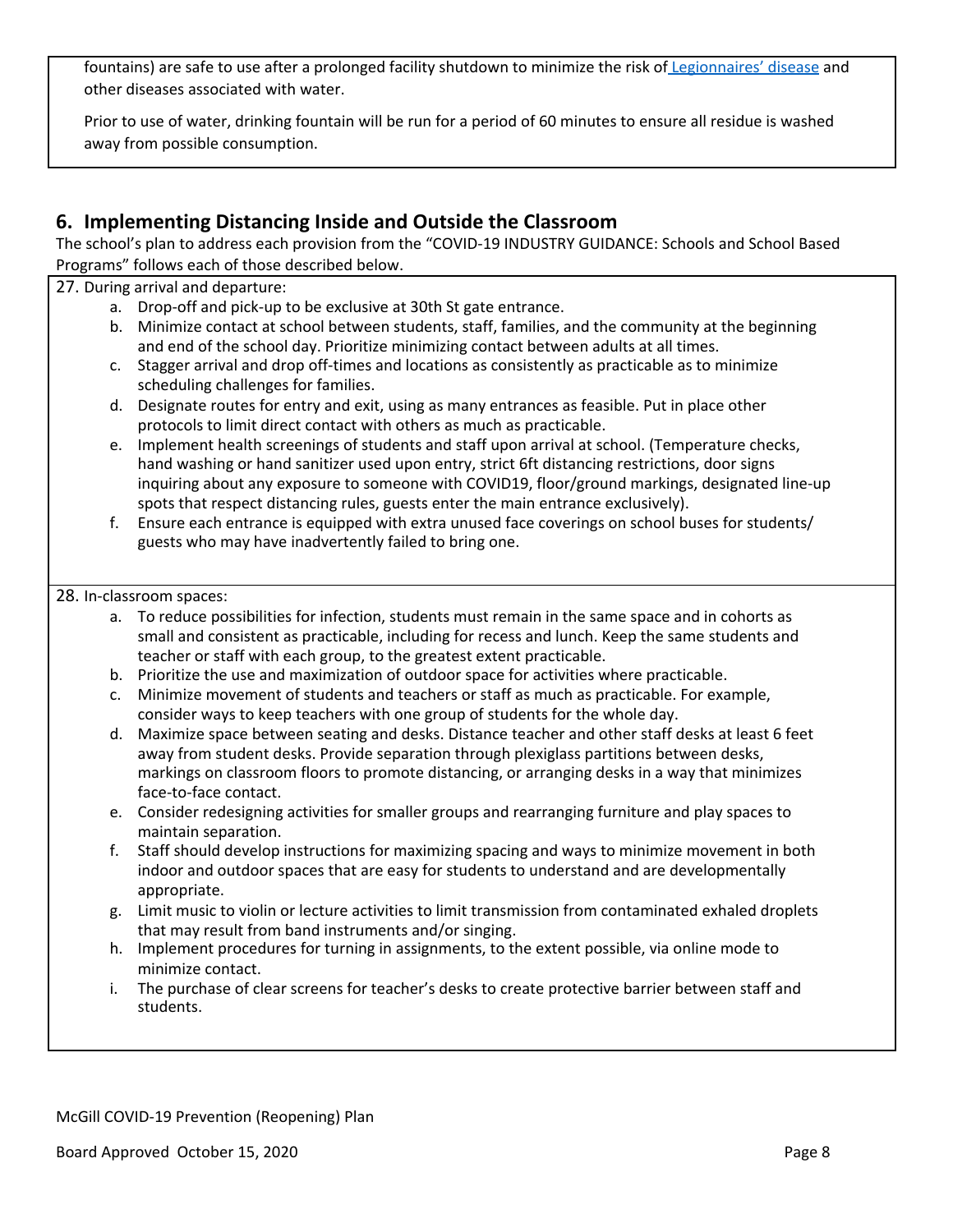29. In non-classroom spaces:

- a. Limit nonessential visitors, volunteers, and activities involving other groups at the same time.
- b. With the collaboration of Lessor (CUPC), McGill will limit communal activities. Alternatively, stagger use, properly space occupants and disinfect in between any necessary uses.
- c. Using Rooms 7, 8, 9, Fellowship hall, and outside spaces for instruction, weather permitting.
- d. Minimize congregate movement through hallways as much as practicable. Have main entry on 30th Street via Playground Gate and small blacktop gate to establish more ways to enter and exit a campus. McGill will look into creating staggered passing times when necessary or when students cannot stay in one room and create guidelines on the floor that students can follow to enable physical distancing while passing.
- e. Serve meals outdoors or in classrooms. Keep students together in their cohort groups, ensure physical distancing, and assigned seating. Serve individually plated or bagged meals. Avoid sharing of foods and utensils.
- f. Holding recess activities in separated areas designated by class. Consider a blocked Music, PE periods to allow PE activities to be done at nearby open-space park.

30. For sports and extracurricular activities:

- a. Outdoor and indoor sporting events, assemblies, dances, rallies, field trips, and other activities that require close contact or that would promote congregating are not permitted at this time.
- b. Youth sports and physical education are permitted only when the following can be maintained: (1) physical distancing of at least six feet; and (2) a stable cohort, such as a class, that limits the risks of transmission (*see CDC Guidance on Schools and [Cohorting](https://www.cdc.gov/coronavirus/2019-ncov/community/schools-childcare/prepare-safe-return.html)). Activities should take place outside to the maximum extent practicable.*
- c. Conditioning and training should focus on individual skill building (*e.g.*, exercise drills) and should take place outside, where practicable. Indoor physical conditioning and training is allowed only in counties where gyms and fitness centers are allowed to operate indoors.
- d. Avoid equipment sharing, and if unavoidable, clean and disinfect shared equipment between use by different people to reduce the risk of COVID-19 spread.
- e. Cloth face coverings must be worn during indoor physical conditioning and training or physical education classes. Activities that require heavy exertion should be conducted outside in a physically distanced manner without face coverings. Activities conducted inside should be those that do not require heavy exertion and can be done with a face covering. Players should take a break from exercise if any difficulty in breathing is noted and should change their mask or face covering if it becomes wet and sticks to the player's face and obstructs breathing. Masks that restrict airflow under heavy exertion (such as N-95 masks) are not advised for exercise.
- f. Activities where there is increased likelihood for transmission from contaminated exhaled droplets such as band and choir practice and performances are not permitted.

### **7. Limit Sharing**

The school's plan to address each provision from the "COVID-19 INDUSTRY GUIDANCE: Schools and School Based Programs" follows each of those described below.

- 31. Keep each child's belongings separated and in individually labeled storage containers, cubbies, or areas. Ensure belongings are taken home each day to be cleaned.
- 32. Provide each student with a backpack of school and art supplies and a 1:1 laptop to minimize sharing of high-touch materials (art supplies, equipment, etc.). Any need to use common instructional materials (e.g. microscope) must be cleaned and disinfect between uses.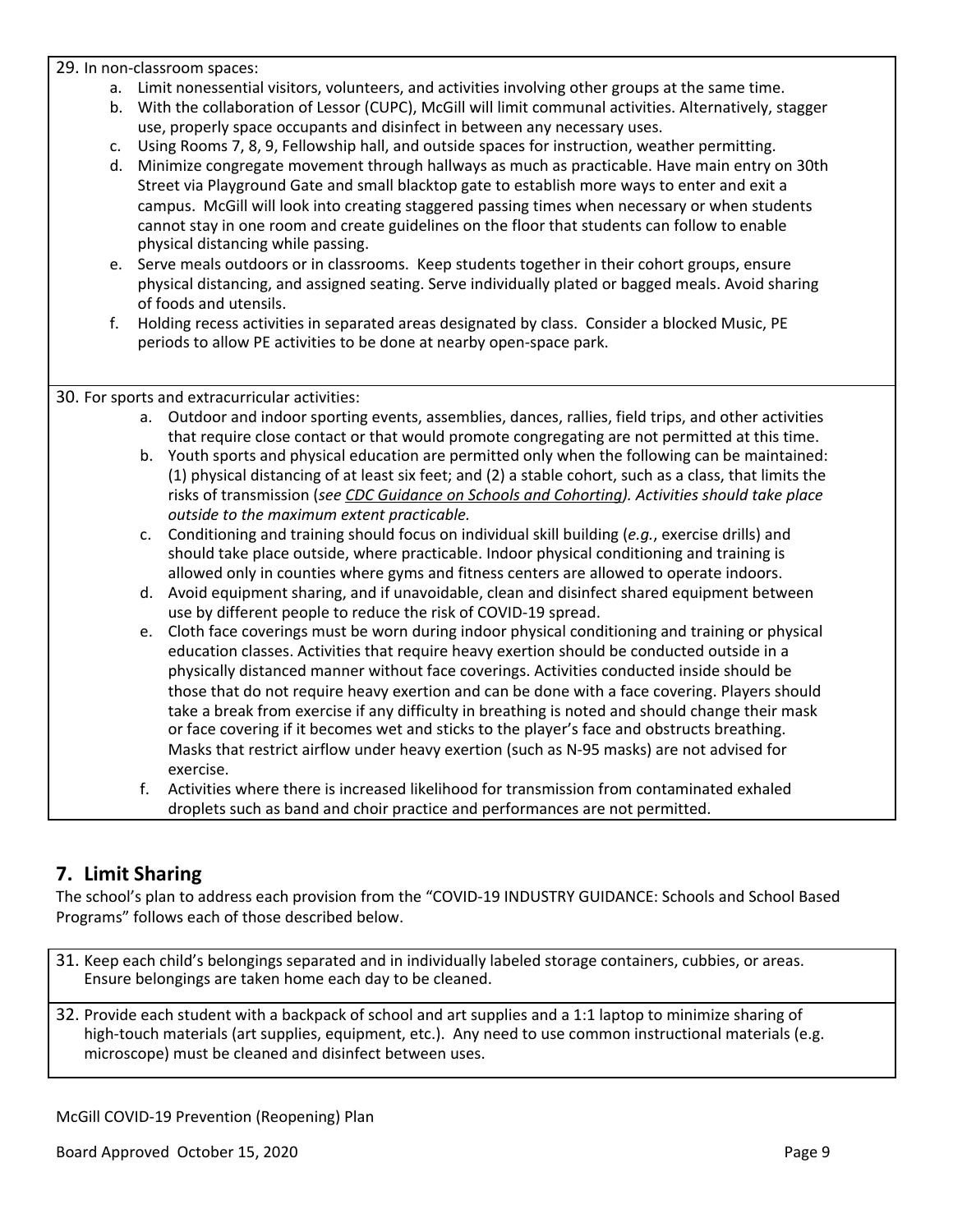33. Avoid sharing electronic devices, clothing, toys, books, and other games or learning aids as much as practicable. Where sharing occurs, clean and disinfect between uses.

### **8. Train All Staff and Educate Families**

The school's plan to address each provision from the "COVID-19 INDUSTRY GUIDANCE: Schools and School Based Programs" follows each of those described below.

34. Train all staff and provide educational materials to families in the following safety actions:

- a. Enhanced sanitation practices
- b. Physical distancing guidelines and their importance
- c. Proper use, removal, and washing of face [coverings](https://www.cdc.gov/coronavirus/2019-ncov/prevent-getting-sick/diy-cloth-face-coverings.html)
- d. Screening practices
- e. How COVID-19 is spread
- f. COVID-19 specific [symptom](https://www.cdc.gov/coronavirus/2019-ncov/symptoms-testing/symptoms.html) identification
- g. Preventing the spread of COVID-19 if you are sick, including the importance of not coming to work if staff members have symptoms, or if they or someone they live with has been diagnosed with COVID-19.
- h. For workers, COVID-19 specific [symptom](https://www.cdc.gov/coronavirus/2019-ncov/symptoms-testing/symptoms.html) identification and when to seek medical attention
- i. The employer's plan and procedures to follow when children or adults become sick at school.
- j. The employer's plan and procedures to protect workers from COVID-19 illness.

35. Provide staff family training and education virtually, or, if in person, ensure a minimum of 6-foot distancing is maintained.

### **9. Check for Signs and Symptoms**

The school's plan to address each provision from the "COVID-19 INDUSTRY GUIDANCE: Schools and School Based Programs" follows each of those described below.

36. Prevent discrimination against students who (or whose families) were or are diagnosed with COVID-19 or who are perceived to be a COVID-19 risk. Maintain confidentiality and educate about common flu vs. COVID-19 symptoms & dangers.

37. Ask all individuals if they or anyone in their home is exhibiting COVID-19 [symptoms](https://www.cdc.gov/coronavirus/2019-ncov/symptoms-testing/symptoms.html).

- 38. Actively encourage staff and students who are sick or who have recently had close [contact](https://www.cdc.gov/coronavirus/2019-ncov/php/public-health-recommendations.html) with a person with COVID-19 to stay home. Develop policies that encourage sick staff and students to stay at home without fear of reprisal, and ensure staff, students and students' families are aware of these policies.
- 39. Implement screening and other procedures for all staff and students entering the facility.
- 40. Conduct visual wellness checks of all students or establish procedures for parents to monitor at home. Use a no-touch thermometer to check the temperature of anyone entering school premises.
- 41. Make available and encourage use of hand-washing stations or hand sanitizer.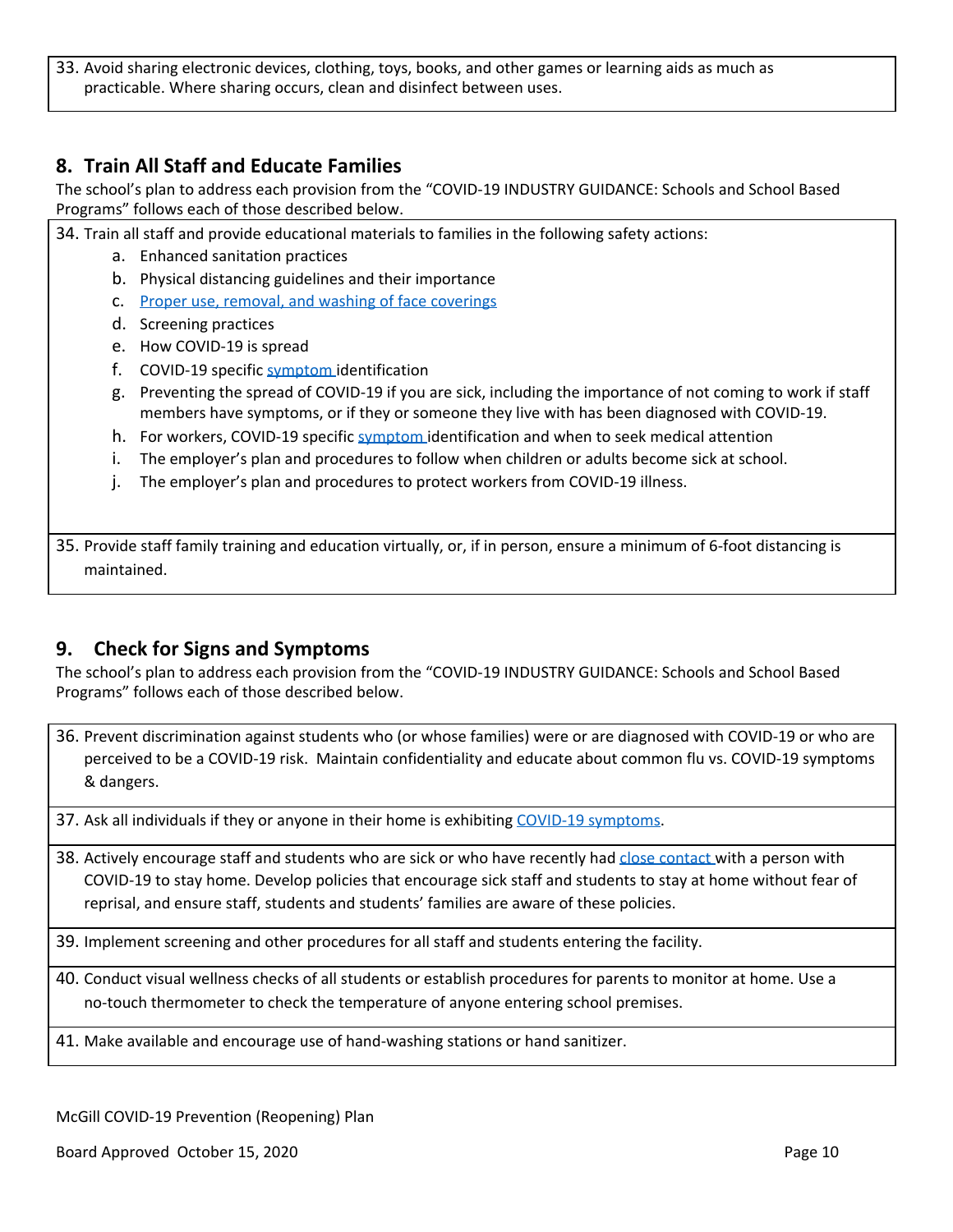- 42. Document/track incidents of possible exposure and notify local health officials, staff, and families immediately of any exposure to a positive case of COVID-19 at school while maintaining confidentiality, as required under FERPA and state law related to privacy of educational records. Additional guidance can be found [here.](https://studentprivacy.ed.gov/sites/default/files/resource_document/file/FERPA%20and%20Coronavirus%20Frequently%20Asked%20Questions.pdf) As noted in Section 11 below, the staff liaison can serve a coordinating role to ensure prompt and responsible notification.
- 43. If a student is exhibiting symptoms of COVID-19, staff should communicate with the parent/caregiver and refer to the student's health history form and/or emergency card.
- 44. Monitor staff and students throughout the day for signs of illness; send home students and staff with a fever of 100 degrees (per San Diego County public health order) or higher, cough, or other COVID-19 [symptoms.](https://www.cdc.gov/coronavirus/2019-ncov/symptoms-testing/symptoms.html)
- 45. Policies should not penalize students and families for missing class. Make-up times can be made during office-hours, Family Friday, or via direct contact with teacher.

### **10. Plan for When a Staff Member, Child or Visitor Becomes Sick**

The school's plan to address each provision from the "COVID-19 INDUSTRY GUIDANCE: Schools and School Based Programs" follows each of those described below.

- 46. Work with school administrators, nurses, and other healthcare providers to identify an isolation room or area to separate anyone who exhibits symptoms of COVID-19.
- 47. Any students or staff exhibiting symptoms should immediately be required to wear a face covering and be required to wait in an isolation area until they can be transported home or to a healthcare facility, as soon as practicable.
- 48. Establish procedures to arrange for safe transport home or to a healthcare facility, as appropriate, when an individual is exhibiting COVID-19 symptoms:
	- a. Fever
	- b. Cough
	- c. Shortness of breath or difficulty breathing
	- d. Chills
	- e. Repeated shaking with chills
	- f. Fatigue
	- g. Muscle pain
	- h. Headache
	- i. Sore throat
	- j. Congestion or runny nose
	- k. Nausea or vomiting
	- l. Diarrhea
	- m. New loss of taste or smell

49. For serious injury or illness, call 9-1-1 without delay. Seek medical attention if COVID-19 symptoms become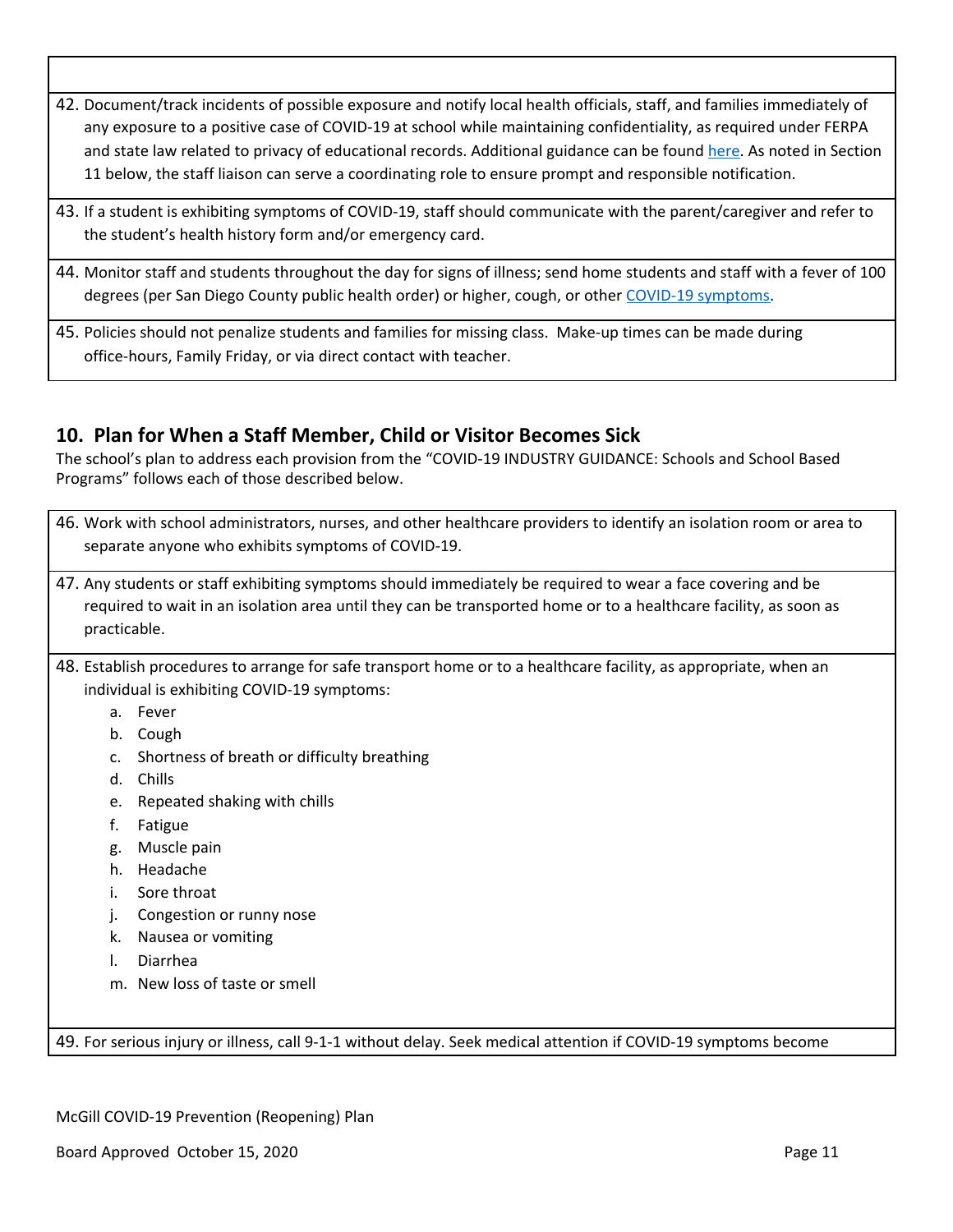severe, including persistent pain or pressure in the chest, confusion, or bluish lips or face. Updates and further details are available on CDC's [webpage.](https://www.cdc.gov/coronavirus/2019-ncov/symptoms-testing/symptoms.html)

- 50. Notify local health officials immediately of any positive case of COVID-19, and exposed staff and families as relevant while maintaining confidentiality as required by state and federal laws. Additional guidance can be found [here](https://studentprivacy.ed.gov/sites/default/files/resource_document/file/FERPA%20and%20Coronavirus%20Frequently%20Asked%20Questions.pdf).
- 51. Close off areas used by any individual suspected of being infected with the virus that causes COVID-19 and do not use before cleaning and disinfection. To reduce risk of exposure, wait 24 hours before you clean and [disinfect.](https://www.cdc.gov/coronavirus/2019-ncov/community/organizations/cleaning-disinfection.html) If it is not possible to wait 24 hours, wait as long as practicable. Ensure a safe and correct [application](https://www.epa.gov/sites/production/files/2020-04/documents/disinfectants-onepager.pdf) of disinfectants using personal protective equipment and ventilation recommended for cleaning. Keep disinfectant products away from students.
- 52. Advise sick staff members and students not to return until they have met CDC criteria to discontinue [home](https://www.cdc.gov/coronavirus/2019-ncov/if-you-are-sick/steps-when-sick.html) [isolation](https://www.cdc.gov/coronavirus/2019-ncov/if-you-are-sick/steps-when-sick.html), including at least three days with no fever, symptoms have improved and at least 10 days since symptoms first appeared.
- 53. Via distance learning, McGill will ensure that students, including students with disabilities, have access to instruction when out of class, as required by federal and state law.
- 54. McGill will continue to offer distance learning based on the unique circumstances of each student who would be put at-risk by an in-person instructional model. For example, students with a health condition, students with family members with a health condition, students who cohabitate or regularly interact with high-risk individuals, or are otherwise identified as "at-risk" by the parents or guardian, are students whose circumstances merit offering distance learning.
- 55. Implement the necessary processes and protocols when a school has an outbreak, in accordance with [CDPH](https://www.cdph.ca.gov/Programs/CID/DCDC/Pages/COVID-19/Workplace-Outbreak-Employer-Guidance.aspx) [guidelines](https://www.cdph.ca.gov/Programs/CID/DCDC/Pages/COVID-19/Workplace-Outbreak-Employer-Guidance.aspx).
- 56. Investigate the COVID-19 illness and exposures and determine if any work-related factors could have contributed to risk of infection. Update protocols as needed to prevent further cases.
- 57. Update protocols as needed to prevent further cases. McGill will consult the CDPH guidelines, [Responding](https://www.cdph.ca.gov/Programs/CID/DCDC/Pages/COVID-19/Workplace-Outbreak-Employer-Guidance.aspx) to COVID-19 in the [Workplace](https://www.cdph.ca.gov/Programs/CID/DCDC/Pages/COVID-19/Workplace-Outbreak-Employer-Guidance.aspx), which are incorporated into this guidance and contain detailed recommendations for establishing a plan to identify cases, communicating with workers and other exposed persons, and conducting and assisting with contact tracing.

# **11. Maintain Healthy Operations**

The school's plan to address each provision from the "COVID-19 INDUSTRY GUIDANCE: Schools and School Based Programs" follows each of those described below.

58. To maintain healthy operations, McGill will:

- a. Monitor staff absenteeism and have a roster of trained back-up staff where available.
- b. Monitor the types of illnesses and symptoms among your students and staff to help isolate them promptly as needed.
- c. The Principal/CEO and Health clerk will be responsible for responding to COVID-19 concerns. They are trained to coordinate the documentation and tracking of possible exposure, in order to notify local health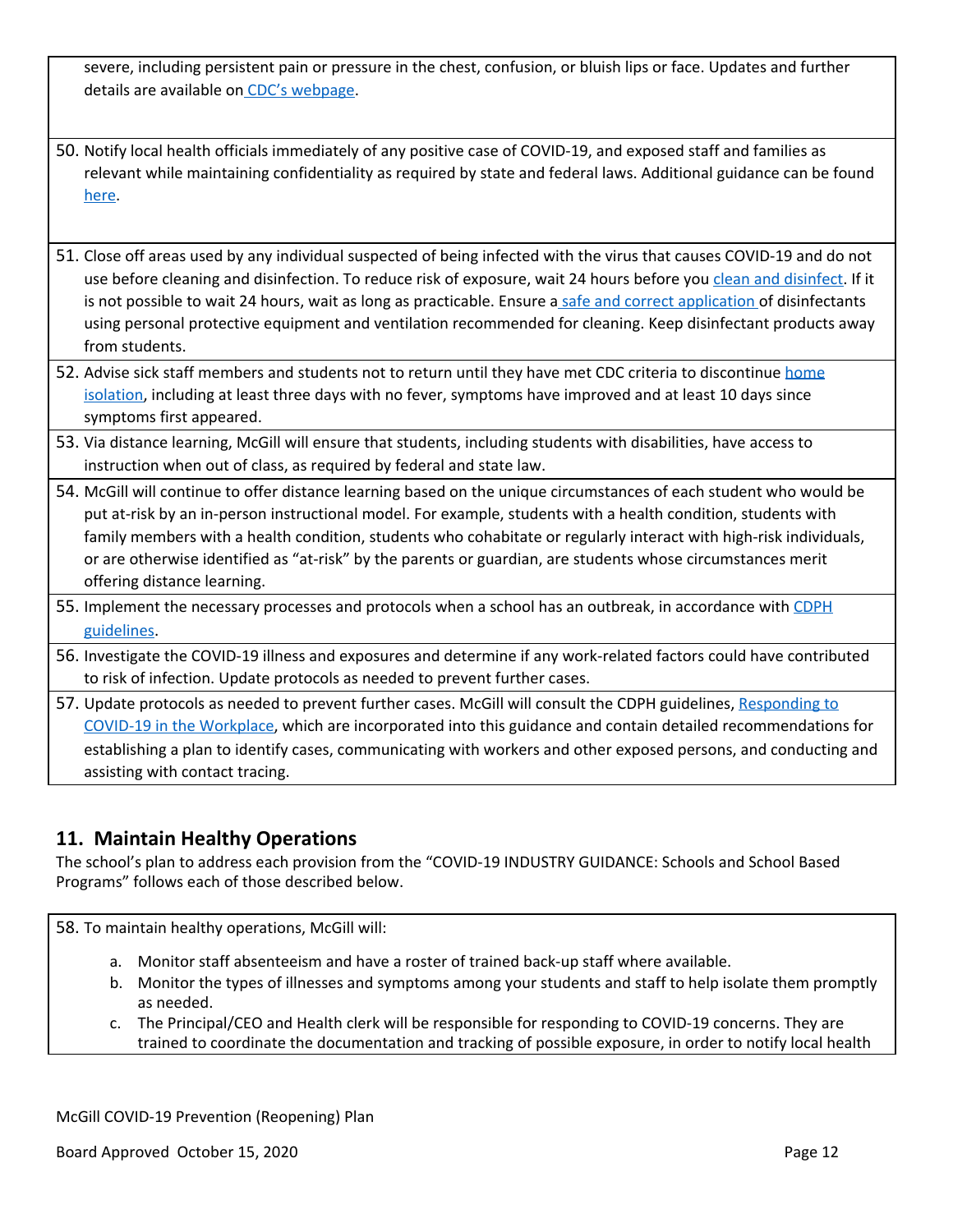officials, staff and families in a prompt and responsible manner.

- d. Maintain communication systems that allow staff and families to self- report symptoms and receive prompt notifications of exposures and closures, while maintaining confidentiality, as required by FERPA and state law related to privacy of educational records.
- e. Consult with local health departments if routine testing is being considered by a local educational agency. Providing locations to conduct free routine systematic testing of staff or students for COVID-19.
- f. Support students who are at higher risk for severe illness or who cannot safely distance from household contacts at higher risk, by providing options such as virtual learning or independent study.

### **12. Considerations for Reopening and Partial or Total Closures**

The school's plan to address each provision from the "COVID-19 INDUSTRY GUIDANCE: Schools and School Based Programs" follows each of those described below.

- 59. Check state & local orders, and the health department notices daily about transmission in the area or closures and adjust operations accordingly.
	- a. Principal will read and review weekly county and state COVID19 communications to stay afloat of changes in policies, including school closure mandates.
- 60. Upon decision to reopen site, McGill will adopt a hybrid site/distance learning model and take the following steps:
	- a. Determine how many students can safely be in each room, following the health standards
	- b. Extend into other instructional spaces to maximize on-site instruction (PE Room, Library, Fellowship hall, Head Start rooms and/or other available areas)
	- c. Take a survey before reopening to determine how many families would want on-site instruction to determine the best hybrid model to follow
	- d. Create hybrid schedule to support distance learning (A-Day/B-day or On-site/Distance Learning instruction)
	- e. Provide a training for staff to go over health guidance, cleaning protocol, and other health procedures outlined in this plan
	- f. Provide training in English, Spanish, and Farsi to help families understand the steps families will need to take at home to support reopening plan and health guidelines. Families will need to sign an affidavit about disclosing any family members with COVID-19 symptoms and to agree to abide to health guidelines
- 61. When a student, teacher, or staff member tests positive for COVID-19 and had exposed others at the school, refer to the CDPH [Framework](https://www.cdph.ca.gov/Programs/CID/DCDC/CDPH%20Document%20Library/COVID-19/Schools%20Reopening%20Recommendations.pdf) for K-12 Schools, and implement the following steps:
	- a. In consultation with the local public health department, the appropriate school official may decide whether school closure versus cleaning and quarantine of exposed persons or other intervention is warranted, including the length of time necessary, based on the risk level within the specific community as determined by the local public health officer.
	- b. Close off the classroom or office where the patient was based and do not use these areas until after cleaning and disinfection. Wait at least 24 hours before cleaning and disinfecting. If 24 hours is not feasible, wait as long as possible.
	- c. Additional areas of the school visited by the COVID-19 positive individual may also need to be closed temporarily for cleaning and disinfection.
	- d. Implement communication plans for exposure at school and potential school closures to include outreach to students, parents, teachers, staff, and the community.
	- e. Include information for staff regarding labor laws, information regarding Disability Insurance, Paid Family Leave and Unemployment Insurance, as applicable to schools. See additional information on [government](https://www.labor.ca.gov/coronavirus2019/#chart) programs supporting sick leave and worker's [compensation](https://www.labor.ca.gov/coronavirus2019/#chart) for COVID-19, including worker's sick leave rights under the Families First [Coronavirus](https://www.dol.gov/agencies/whd/pandemic/ffcra-employee-paid-leave) Response Act and employee's rights to workers' compensation